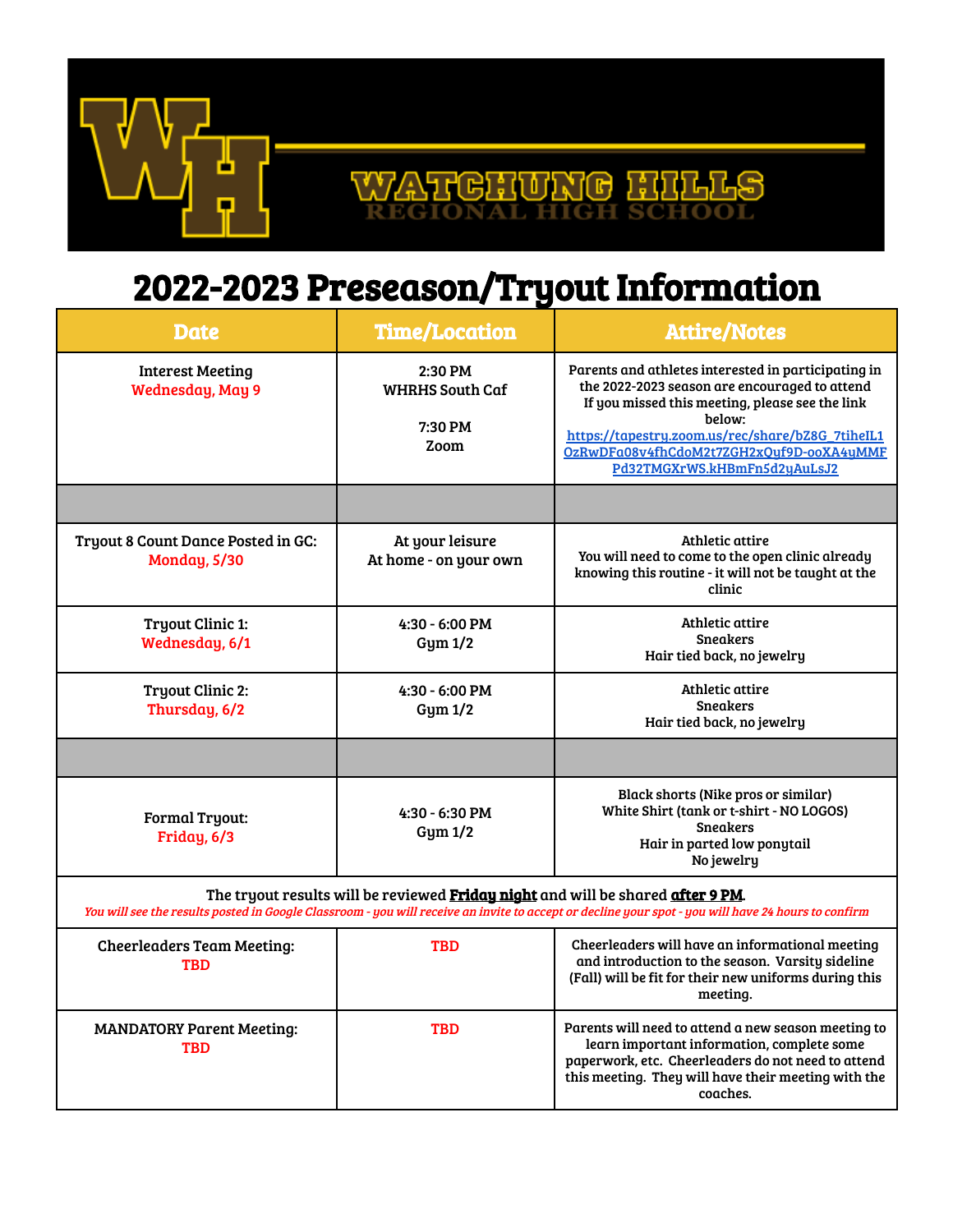# Tryout Information

#### What should I expect?

All athletes will be taught any material needed for the formal tryout during the first day of the tryout clinic EXCEPT for the self-taught 8 count from Google Classroom. At the clinic, you will learn sideline cheer, cheer, band dance, and any other skills you need help with. After all of the material has been learned, athletes will have the chance to work on their tumbling, jumps, stunts, or material. In addition to the formal evaluation at the end of the week, athletes will be assessed during the clinics on their work ethic, teachability, the ability to learn choreographed material, and technical skills.

#### How will I be scored?

Each athlete will be evaluated on their performance in the following:

- Gameday material
- Cheer motion placement and technique, pace/timing, voice inflection, natural enthusiasm
- Dance motion placement and technique, timing, rhythm, expression, and confidence
- Standing/Running Tumbling execution, form, difficulty, potential
- Jump Technique strength, flexibility, technique.
- Stunting Ability speed/power, control, execution, technique, difficulty
- Presentation/Showmanship natural appearance and overall energy/enthusiasm spiriting

The formal tryout will be judged by a panel of qualified outside judges. Each cheerleader will be assigned a number to tryout. All cheerleaders will arrive before the start of the tryout to complete a group stretch and warm-up. Cheerleaders will tryout in their pre-assigned groups. As soon as all elements of the cheerleader's tryout are completed, cheerleaders may be picked up.

For those who are unable to participate in tryouts due to medical injuries (doctors note will be required) or other school related conflicts, you may submit a video of your skills to be judged by the judges. *Videos* MUST be from the learned material. If injured, you should only show skills that you will be able to perform again once you are cleared.

#### What happens next if I make the team?

Results will be shared via Google Classroom. All cheerleaders who earn and accept their position on the cheerleading team must attend a new team meeting on the date listed on the "tryout information" page. A parent will be asked to attend the parent meeting on the listed date on the "tryout information" page. Information for the season will be discussed. The meetings will cover the following information:

| <b>Cheerleaders Meeting</b>                                                                                                                                                                          | <b>Parent Meeting</b>                                                                                                                                                   |  |
|------------------------------------------------------------------------------------------------------------------------------------------------------------------------------------------------------|-------------------------------------------------------------------------------------------------------------------------------------------------------------------------|--|
| Overview of the Season<br>Rules, Regulations, and Expectations<br>Paperwork/Medical Release Forms<br>Schedules, Plans, and Goals<br><b>Coach Contact Protocol</b><br>What's New<br><b>I</b> Iniforms | Overview of the Season<br><b>Booster Club Overview</b><br>Fundraising<br>Rules, Regulations, and Expectations<br>Paperwork/Medical Release Forms<br><b>Payments Due</b> |  |

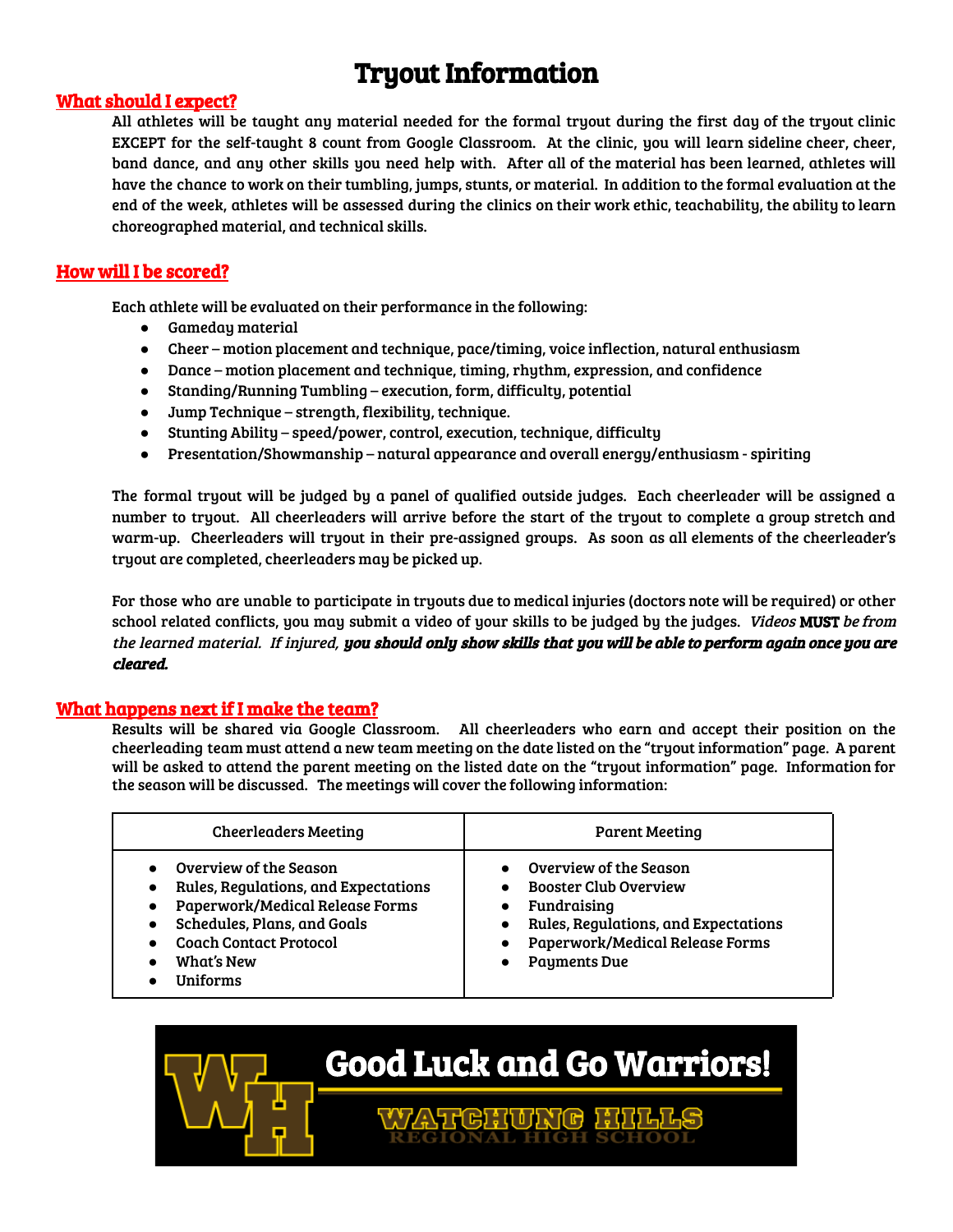\*THIS FORM MUST BE BROUGHT TO THE FIRST DAY OF TRYOUT CLINICS OR THE ATHLETE WILL NOT BE ABLE TO PARTICIPATE. OU ARE PLANNING TO ATTEND ANY POTENTIAL OPEN GYMS, THIS FORM MUST BE BROUGHT TO THE FIRST OPEN GYM OR ELSE THE ATHLETE WILL NOT BE ABLE TO PARTICIPATE.\*

| <b>Watchung Hills Regional High School Athletics</b>                                                                                                                                                                           |                                                                                                         |                                                                                                                             |  |  |
|--------------------------------------------------------------------------------------------------------------------------------------------------------------------------------------------------------------------------------|---------------------------------------------------------------------------------------------------------|-----------------------------------------------------------------------------------------------------------------------------|--|--|
|                                                                                                                                                                                                                                | Open Gym/Tryout/Pre-Season Participation Form                                                           |                                                                                                                             |  |  |
|                                                                                                                                                                                                                                |                                                                                                         |                                                                                                                             |  |  |
|                                                                                                                                                                                                                                |                                                                                                         |                                                                                                                             |  |  |
|                                                                                                                                                                                                                                |                                                                                                         |                                                                                                                             |  |  |
|                                                                                                                                                                                                                                |                                                                                                         |                                                                                                                             |  |  |
|                                                                                                                                                                                                                                |                                                                                                         |                                                                                                                             |  |  |
| Cheerleader's Email: the control of the control of the control of the control of the control of the control of the control of the control of the control of the control of the control of the control of the control of the co |                                                                                                         |                                                                                                                             |  |  |
|                                                                                                                                                                                                                                | are an incoming freshman and do not have an WHRHS email yet, please list an email you check frequently. | *Please note, tryout results will be sent via email. Print legibly! If you have an WHRHS email, please use that one. If you |  |  |
| Cheerleader's Typical Stunt Position: $\Box$ Top $\Box$ Main Base $\Box$ Secondary Base $\Box$ Backspot $\Box$ N/A                                                                                                             |                                                                                                         |                                                                                                                             |  |  |
| Additional Stunt Experience as a: $\Box$ Top $\Box$ Main Base $\Box$ Secondary Base $\Box$ Backspot $\Box$ N/A                                                                                                                 |                                                                                                         |                                                                                                                             |  |  |
| are expected of me for the remainder of the season:                                                                                                                                                                            |                                                                                                         | I can consistently perform the following tumbling skills and understand that if I perform them at tryouts, they             |  |  |
| ______ Standing BHS                                                                                                                                                                                                            | ______ Jumps to BHS                                                                                     | Round off BHS                                                                                                               |  |  |
| _______ Standing Tuck                                                                                                                                                                                                          | ______ Jumps to Tuck                                                                                    | <b>Round off Tuck</b>                                                                                                       |  |  |
| _______ Standing BHS Tuck                                                                                                                                                                                                      | <b>Round off BHS Tuck</b>                                                                               | ______ Round off BHS Layout                                                                                                 |  |  |
| _____ Standing BHS(s) Full                                                                                                                                                                                                     | <b>Round off BHS Full</b>                                                                               | Let not have any tumbling                                                                                                   |  |  |
|                                                                                                                                                                                                                                |                                                                                                         |                                                                                                                             |  |  |
|                                                                                                                                                                                                                                |                                                                                                         |                                                                                                                             |  |  |

For Incoming Freshman: I approve my child's participation in any open gyms he/she/they may attend, the tryout clinics, the formal tryout, as well as any open practices post tryouts for the WHRHS Cheerleading Team. I understand that the school insurance cannot cover my child until he/she/they are an official WHRHS student (which can only happen after graduation from 8<sup>th</sup> grade). <u>Therefore, I understand</u> that my insurance must be used in the event of injury during this time.

For Current WHRHS Students: I approve my child's participation in any open gyms he/she may attend, the tryout clinics, the formal tryout, as well as any open practices post tryouts for the WHRHS Cheerleading Team.

\_\_\_\_\_\_\_\_\_\_\_\_\_\_\_\_\_\_\_\_\_\_\_\_\_\_\_\_\_\_\_\_\_\_\_\_\_\_\_\_\_\_\_\_\_\_\_\_\_\_\_\_\_\_\_\_\_\_\_\_\_\_\_\_\_\_\_\_ \_\_\_\_\_\_\_\_\_\_\_\_\_\_\_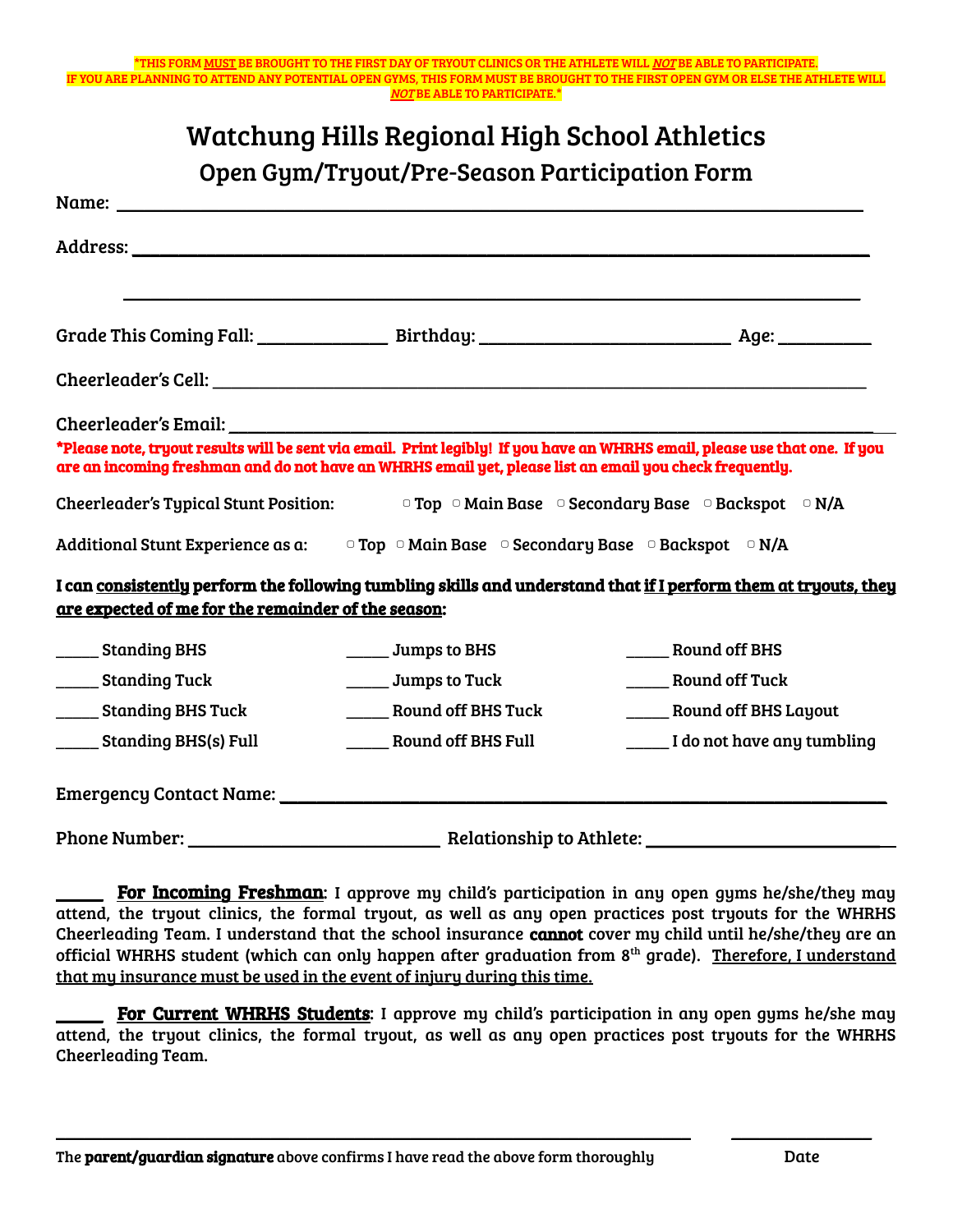# THE TRYOUT PROCESS & TEAM DISTINCTION and PURPOSE

Please THOROUGHLY read the following 2 pages from the Watchung Hills Cheerleading Rules, Regulations, and Expectations. These pages explain the tryout process in detail as well as the roles of the athletes within the program. After you have read it, please complete the sign-off sheet and return it with the participant waiver on the first day of the tryout clinics.

### THE TRYOUTS PROCESS:

A tryout will be held each spring for all rising 9 $^{\rm th}$ , 10 $^{\rm th}$ , 11 $^{\rm th}$ , and 12th-grade athletes. Athletes must complete the required paperwork in order to be eligible to participate. If paperwork is not turned in by the start of the first tryout clinic, athletes may not participate.

The tryout process at Watchung Hills involves a variety of evaluations from a variety of sources to guarantee a fair tryout for all athletes. Athletes will be taught material during a series of tryout clinic days that will be evaluated in a formal tryout on the final day. Athletes will also be informally evaluated during the tryout clinic to evaluate the mastery of a variety of skills. Team placement is determined by a qualified judging panel (score threshold TBD) and the coaching staff.

Team level requirements are determined by the coaching staff upon evaluation of the program skill level for THE CURRENT YEAR. Requirements are subject to change yearly if there is a change in skill level from year to year. For the coaching staff to decide on team size for the upcoming year, we look to find a break in the formal tryout scores to indicate a difference in athletic ability. This break helps to decide on the Varsity ability for the given year versus the Junior Varsity ability level. Stunting positions are also considered when looking at the break in scores.

Athletes will be placed on either the JV TEAM or the VARSITY TEAM for Fall Sideline and/or Varsity Competition and/or Winter Varsity. Athletes will cheer for games and competitions for their respective teams. Depending on the results of the tryouts, the coaching staff may choose to create an additional team if they see fit.

- **●** Exceptions to the above:
	- **○** Varsity placement is not guaranteed for returning varsity cheerleaders, those who've been on JV previously, or upcoming seniors
	- Varsity may consist of any athletes in grades 9-12
	- Athletes who only wish to cheer games and not compete may do so by trying out for the Competition team only

All athletes will be expected to tryout out for the team during the spring tryout. Exceptions to this may include the following:

- If an athlete is injured at the time of tryouts, the athlete may present the judges and coaching staff with a video of their CURRENT skills. The video MUST BE FROM THE SEASON THAT JUST PASSED. If a video is not available, the athlete may reschedule their tryout.
- Transfer students may also be allowed a separate tryout upon arrival admission to Watchung Hills. An additional tryout in the fall can be held, if felt necessary, at the coaches' discretion. The same procedure as the above will be followed - paperwork, tryout clinic, and formal tryout. The athlete's formal tryout will be videoed and sent to the same judges of the spring tryout for evaluation
- If an athlete has a conflict related to a school function that will prohibit them from trying out, a video submission will be accepted and must be received no later than the morning of tryouts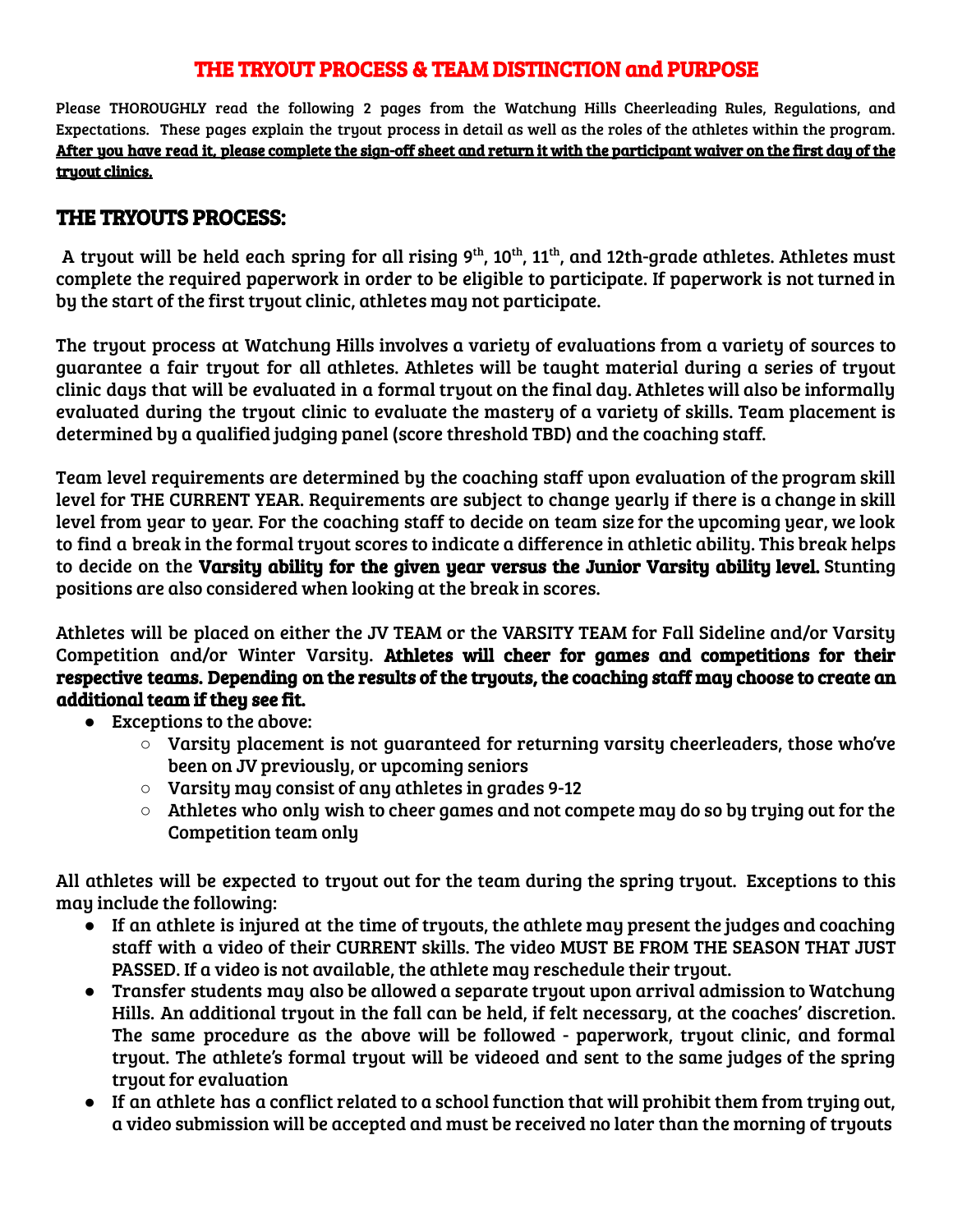Tryout results will be sent to the ATHLETE via email and athlete tryout numbers will be posted in Google Classroom. ATHLETES may contact the Head Coach via **email** to discuss **their** scores and team placement. Alternates may or may not be named at the time of tryouts. Either way, skill level will constantly be evaluated by the coaching staff throughout the season and changes can be made at their discretion. NO SPOT ON ANY TEAM IS PERMANENT.

# TEAM DISTINCTION and PURPOSE:

Watchung Hills cheerleading offers different levels of participation, each with separate functions, expectations, and goals.

- JUNIOR VARSITY cheerleaders focus on developing their skills for game and competitive areas in an effort to advance their position in the program. JV cheerleaders possess intermediate/advanced skills (relative to the skill level of the entire program that year) in either cheer/dance, stunting, or tumbling and work to improve and perfect those skills in an effort to advance their position in the program. JV cheerleaders are introduced to competitive cheerleading and the fundamentals of creating/practicing/perfecting level appropriate competition routines. They are responsible for cheering all home Football games, and participating in all fundraising opportunities. ALL FRESHMEN on JV may be responsible for cheering at the home Freshman football games in the fall depending on the need and availability.
- **VARSITY** cheerleaders possess advanced/elite cheerleading skills (relative to the skill level of the entire program that year) in both the game and competitive setting. Varsity cheerleaders work to create/practice/perfect elite game, pep rally, and competitive routines. They are expected to work towards advancing and perfecting their skill level to become a greater asset to their team and to sustain a position as a viable contender at a nationally competitive level, even if not competing. They are responsible for cheering all home and away football games (Fall Sideline), home Boys and Girls Basketball games (Winter Varsity), as well as competing in local, State, and/or National competitions (Varsity Competition) and participating in all fundraising opportunities.
- ALTERNATE cheerleaders can be defined as "a member of the team who does not meet or consistently demonstrate all of the required skills for a place on the competitive team, but has a majority of the required skills and has exhibited the potential of gaining these necessary skills". Alternates may have the opportunity to move to a competitive position if they gain the necessary skills or in the event that someone can no longer fulfill the routine requirements for any of a variety of reasons. In the case of an injury, the alternate with the best skills and who can perform that particular spot (base, flyer, back) will be given the opportunity to fill in for practices and/or competitions. If the injured athlete returns and can perform the skills of the routine more consistently than the alternate who replaced her, the alternate may be moved back to an alternate position. Alternates are expected to attend ALL events, practices, and tumbling days that competitive members attend unless specified otherwise by <sup>a</sup> coach. They are responsible for knowledge of all game and competitive material and must be prepared to fill in at any moment. If an alternate is not properly prepared to step in, she may be overlooked for an alternate that is more prepared. The coaching staff will choose the alternates who will be eligible to travel to Nationals with the team and the alternate and her family will make the final decision regarding her attendance.